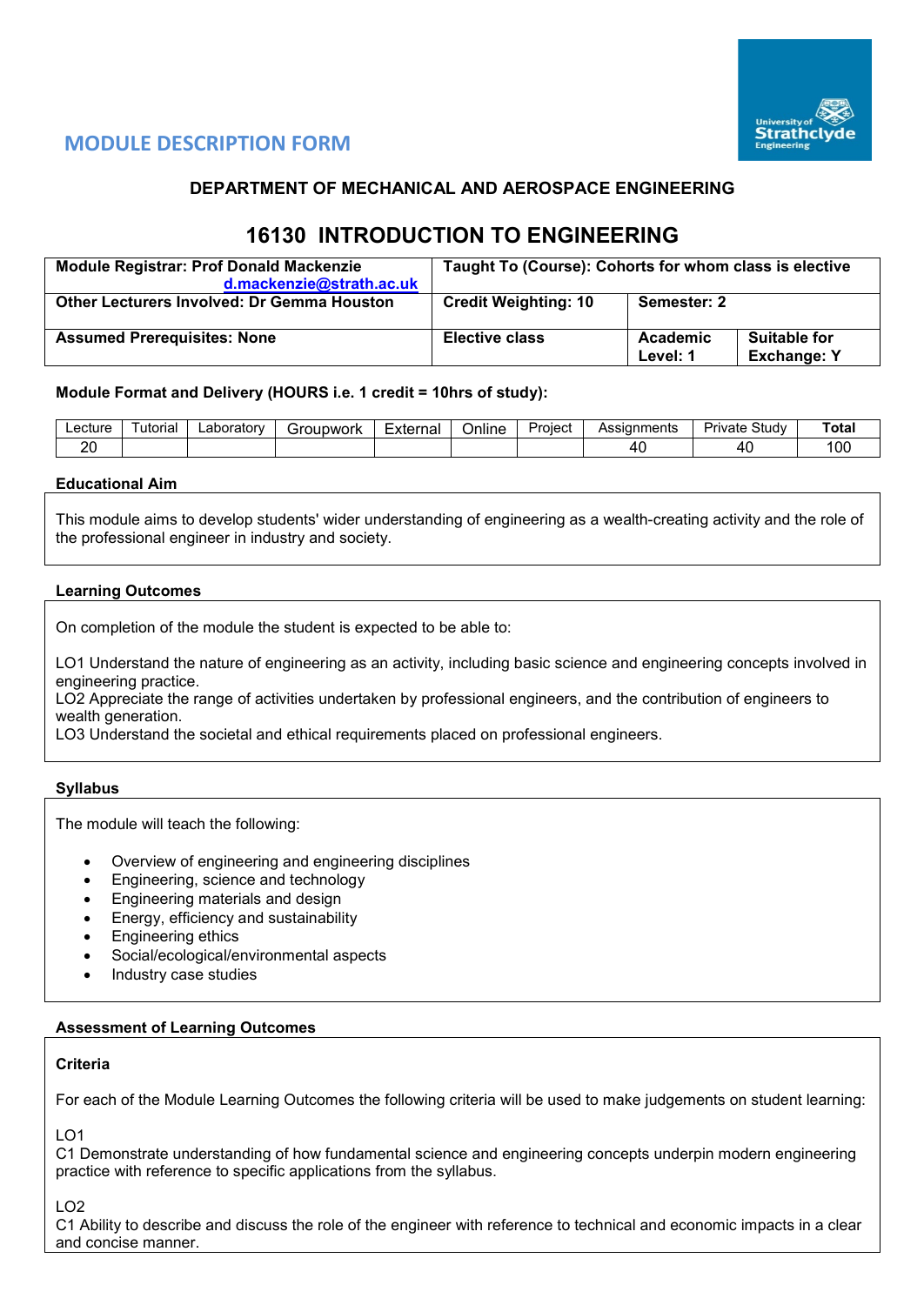#### $L<sub>0.3</sub>$ C1 Ability to describe and critically discuss the role of ethics in engineering and the requirements placed upon individual professional engineers.

The standards set for each criterion per Module Learning Outcome to achieve a pass grade are indicated on the assessment sheet for all assessment.

#### **Principles of Assessment and Feedback**

*(within Assessment and Feedback Policy at: <https://www.strath.ac.uk/professionalservices/staff/policies/academic/> )*

Marked coursework with individual written feedback will be returned to students 3 weeks after the submission date.

Individual students requiring further feedback may arrange a personal meeting with the relevant lecturer/Class Registrar.

#### **Assessment Method(s) Including Percentage Breakdown and Duration of Exams**

|               |          | <b>Examination</b> |                                           |        | <b>Coursework</b> |        | <b>Practical</b> | <b>Project</b> |                  |  |
|---------------|----------|--------------------|-------------------------------------------|--------|-------------------|--------|------------------|----------------|------------------|--|
| <b>Number</b> | Month(s) | Duration           | Weighting                                 | Number | Weighting         | Number | <b>Weighting</b> | Number         | <b>Weighting</b> |  |
|               |          |                    |                                           |        | 100%              |        |                  |                |                  |  |
|               |          |                    |                                           |        | $(50%$ each)      |        |                  |                |                  |  |
|               |          |                    | $\star$ 1<br>റാ<br>LO1<br>LO <sub>3</sub> |        |                   |        |                  |                |                  |  |

*\* L/Os: Indicate which Learning Outcomes (L01, L02, etc) are to be assessed by exam/coursework/practical/project as required.*

#### **NOTE:**

Students must attend a **minimum of 14** (of 20) **lectures**. This is a course **requirement**. Students not meeting this requirement will **not qualify** for the first assessment of the class and will be recorded as being "Not Qualified" (equivalent **to fail with numerical mark of zero**). Students failing to meet the attendance requirement will be eligible to take the resit examination.

**Coursework / Submissions deadlines (***academic weeks***):**

Week 5, Week 10

#### **Resit Assessment Procedures:**

2 hr examination in August diet.

#### **PLEASE NOTE:**

**Students must gain a summative mark of 40% to pass the module. Students who fail the module at the first attempt will be re-assessed during the August diet. This re-assessment will consist entirely of exam. No marks from any previous attempts will be transferred to the resit attempt.**

#### **Recommended Reading**

**No set texts used or recommended.**

#### **Additional Student Feedback**

*(Please specify details of when additional feedback will be provided)*

| - | <b>Ime</b><br>$\cdots$ | - --<br>Νo<br><br>. |
|---|------------------------|---------------------|
|   |                        |                     |

| Session: | 2021/22 |
|----------|---------|
|----------|---------|

#### **Approved:**

**Course Director Signature: Dr E Henderson (SG) Date of Last Modifications: September 3, 2021**